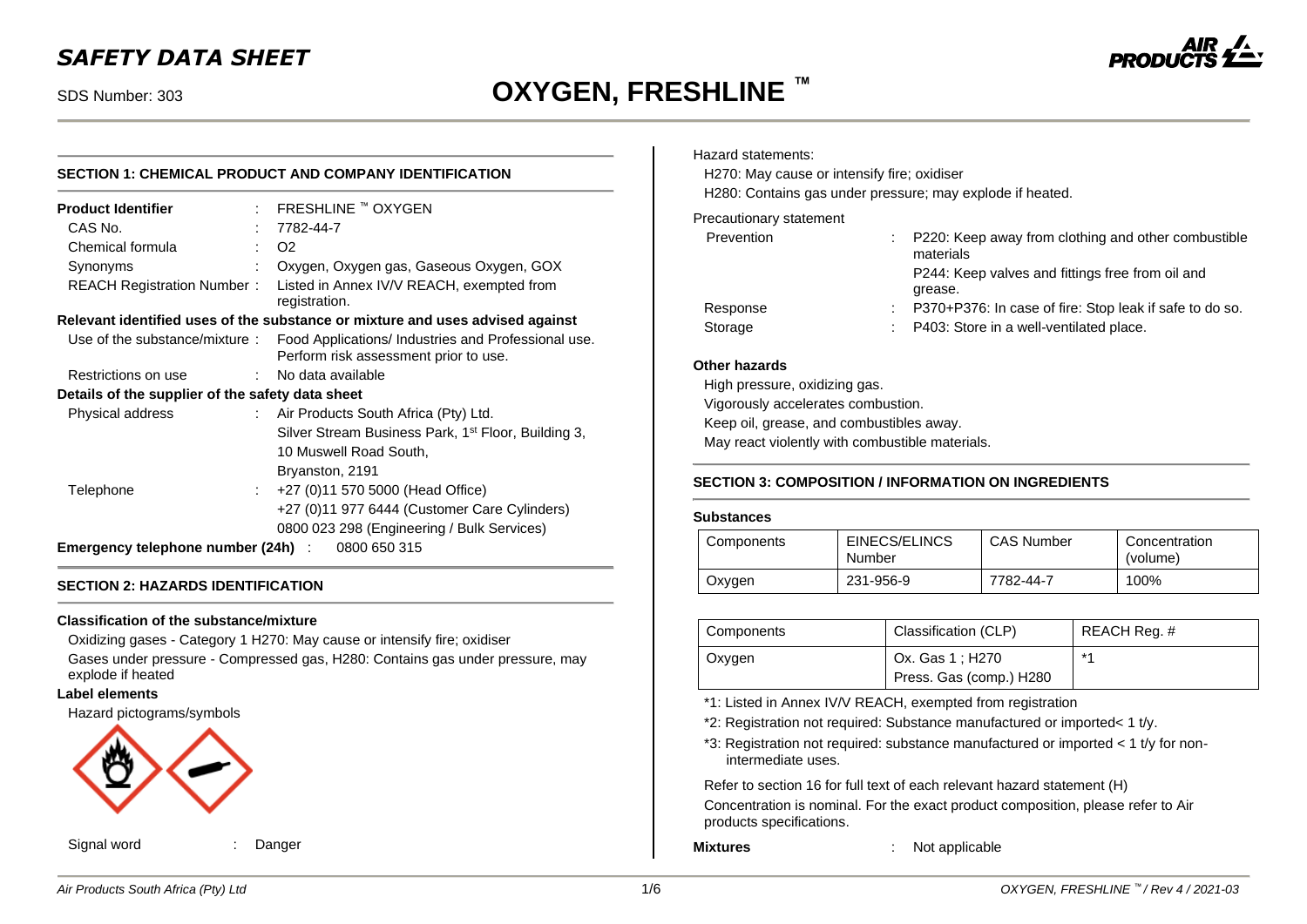## *SAFETY DATA SHEET – Oxygen, Freshline™*

SDS Number: 303

| <b>SECTION 4: FIRST AID MEASURES</b>                                                                                             |                                                                                                            |                                                                                                                                                                                                                                                                                                                                                                                                                                                            | <b>Advice for fire-fighters</b>                                                                                                                                                                                                                                                                                                                                                                                                               | Wear self-contained breathing apparatus for fire-<br>fighting if necessary. Standard protective clothing and |                                                                                                                                                                                                                                                 |  |
|----------------------------------------------------------------------------------------------------------------------------------|------------------------------------------------------------------------------------------------------------|------------------------------------------------------------------------------------------------------------------------------------------------------------------------------------------------------------------------------------------------------------------------------------------------------------------------------------------------------------------------------------------------------------------------------------------------------------|-----------------------------------------------------------------------------------------------------------------------------------------------------------------------------------------------------------------------------------------------------------------------------------------------------------------------------------------------------------------------------------------------------------------------------------------------|--------------------------------------------------------------------------------------------------------------|-------------------------------------------------------------------------------------------------------------------------------------------------------------------------------------------------------------------------------------------------|--|
| <b>Description of first aid measures</b>                                                                                         |                                                                                                            |                                                                                                                                                                                                                                                                                                                                                                                                                                                            |                                                                                                                                                                                                                                                                                                                                                                                                                                               |                                                                                                              | equipment (Self Contained Breathing Apparatus) for<br>fire-fighters. Standard EN 137 - Self-contained open-                                                                                                                                     |  |
| General advice                                                                                                                   |                                                                                                            | Move victim to uncontaminated area wearing self-<br>contained breathing apparatus. Keep victim warm and<br>rested. Call a doctor. Apply artificial respiration if<br>breathing stopped.                                                                                                                                                                                                                                                                    | Further information                                                                                                                                                                                                                                                                                                                                                                                                                           |                                                                                                              | circuit compressed air breathing apparatus with full<br>face mask. Standard EN 469 - Protective clothing for<br>fire-fighters. Standard EN 659 - Protective gloves for<br>fire-fighters.<br>Some materials that are non-combustible in air will |  |
| Eye contact                                                                                                                      | IF exposed or concerned: Seek medical<br>advice/attention.                                                 |                                                                                                                                                                                                                                                                                                                                                                                                                                                            |                                                                                                                                                                                                                                                                                                                                                                                                                                               | burn in the presence of an oxygen enriched<br>atmosphere (greater than 23.5%). Fire resistant                |                                                                                                                                                                                                                                                 |  |
| Skin contact                                                                                                                     | Adverse effects not expected from this product. IF<br>exposed or concerned: Seek medical advice/attention. |                                                                                                                                                                                                                                                                                                                                                                                                                                                            |                                                                                                                                                                                                                                                                                                                                                                                                                                               | clothing may burn and offer no protection in oxygen<br>rich atmospheres.                                     |                                                                                                                                                                                                                                                 |  |
| Ingestion                                                                                                                        |                                                                                                            | Ingestion is not considered a potential route of<br>exposure.                                                                                                                                                                                                                                                                                                                                                                                              |                                                                                                                                                                                                                                                                                                                                                                                                                                               |                                                                                                              |                                                                                                                                                                                                                                                 |  |
| Inhalation                                                                                                                       |                                                                                                            | Consult a physician after significant exposure. Move<br>to fresh air. If breathing has stopped or is laboured,                                                                                                                                                                                                                                                                                                                                             | <b>SECTION 6: ACCIDENTAL RELEASE MEASURES</b><br>Personal precautions, protective equipment and emergency procedures<br>Clothing exposed to high concentrations may retain oxygen 30 minutes or longer and<br>become a potential fire hazard. Stay away from ignition sources. Evacuate personnel to<br>safe areas. Wear self-contained breathing apparatus when entering area unless<br>atmosphere is proved to be safe. Ventilate the area. |                                                                                                              |                                                                                                                                                                                                                                                 |  |
|                                                                                                                                  |                                                                                                            | give assisted respirations. Supplemental oxygen may<br>be indicated. If the heart has stopped, trained<br>personnel should begin cardiopulmonary resuscitation<br>immediately.<br>Most important symptoms and effects, both acute and delayed                                                                                                                                                                                                              |                                                                                                                                                                                                                                                                                                                                                                                                                                               |                                                                                                              |                                                                                                                                                                                                                                                 |  |
| Symptoms                                                                                                                         |                                                                                                            | : No data available                                                                                                                                                                                                                                                                                                                                                                                                                                        | <b>Environmental precautions :</b>                                                                                                                                                                                                                                                                                                                                                                                                            |                                                                                                              | Do not discharge into any place where its                                                                                                                                                                                                       |  |
| Treatment                                                                                                                        |                                                                                                            | Indication of any immediate medical attention and special treatment needed<br>: If exposed or concern: get medical attention/advice.                                                                                                                                                                                                                                                                                                                       |                                                                                                                                                                                                                                                                                                                                                                                                                                               |                                                                                                              | accumulation could be dangerous. Prevent further<br>leakage or spillage if safe to do so.                                                                                                                                                       |  |
|                                                                                                                                  |                                                                                                            |                                                                                                                                                                                                                                                                                                                                                                                                                                                            |                                                                                                                                                                                                                                                                                                                                                                                                                                               |                                                                                                              | Methods and materials for containment and cleaning up : Ventilate the area.                                                                                                                                                                     |  |
| <b>SECTION 5: FIRE-FIGHTING MEASURES</b>                                                                                         |                                                                                                            |                                                                                                                                                                                                                                                                                                                                                                                                                                                            | Additional advice                                                                                                                                                                                                                                                                                                                                                                                                                             | ÷                                                                                                            | If possible, stop flow of product. Increase ventilation to<br>the release area and monitor concentrations. If leak is<br>from cylinder or cylinder valve, call the Air Products<br>emergency telephone number. If the leak is in the            |  |
| <b>Extinguishing media</b>                                                                                                       |                                                                                                            |                                                                                                                                                                                                                                                                                                                                                                                                                                                            |                                                                                                                                                                                                                                                                                                                                                                                                                                               |                                                                                                              |                                                                                                                                                                                                                                                 |  |
| Suitable extinguishing media :<br>The product itself does not burn. Use extinguishing<br>media appropriate for surrounding fire. |                                                                                                            |                                                                                                                                                                                                                                                                                                                                                                                                                                                            |                                                                                                                                                                                                                                                                                                                                                                                                                                               | user's system, close the cylinder valve, safely vent the<br>pressure, and purge with an inert gas before     |                                                                                                                                                                                                                                                 |  |
|                                                                                                                                  |                                                                                                            | Extinguishing media which must not be used for safety reasons :  Do not use water jet<br>to extinguish.                                                                                                                                                                                                                                                                                                                                                    | Reference to other sections :                                                                                                                                                                                                                                                                                                                                                                                                                 |                                                                                                              | attempting repairs.<br>For more information refer to Sections 8 and 13.                                                                                                                                                                         |  |
|                                                                                                                                  |                                                                                                            | Special hazards arising from the substance or mixture                                                                                                                                                                                                                                                                                                                                                                                                      |                                                                                                                                                                                                                                                                                                                                                                                                                                               |                                                                                                              |                                                                                                                                                                                                                                                 |  |
| itself out. If possible, stop flow of product.                                                                                   |                                                                                                            | Upon exposure to intense heat or flame, cylinder will vent rapidly and or rupture<br>violently. Oxidant. Strongly supports combustion. May react violently with combustible<br>materials. Some materials which are non-combustible in air may burn in the presence of<br>an oxidizer. Move away from container and cool with water from a protected position.<br>Keep adjacent cylinders cool by spraying with large amounts of water until the fire burns |                                                                                                                                                                                                                                                                                                                                                                                                                                               |                                                                                                              |                                                                                                                                                                                                                                                 |  |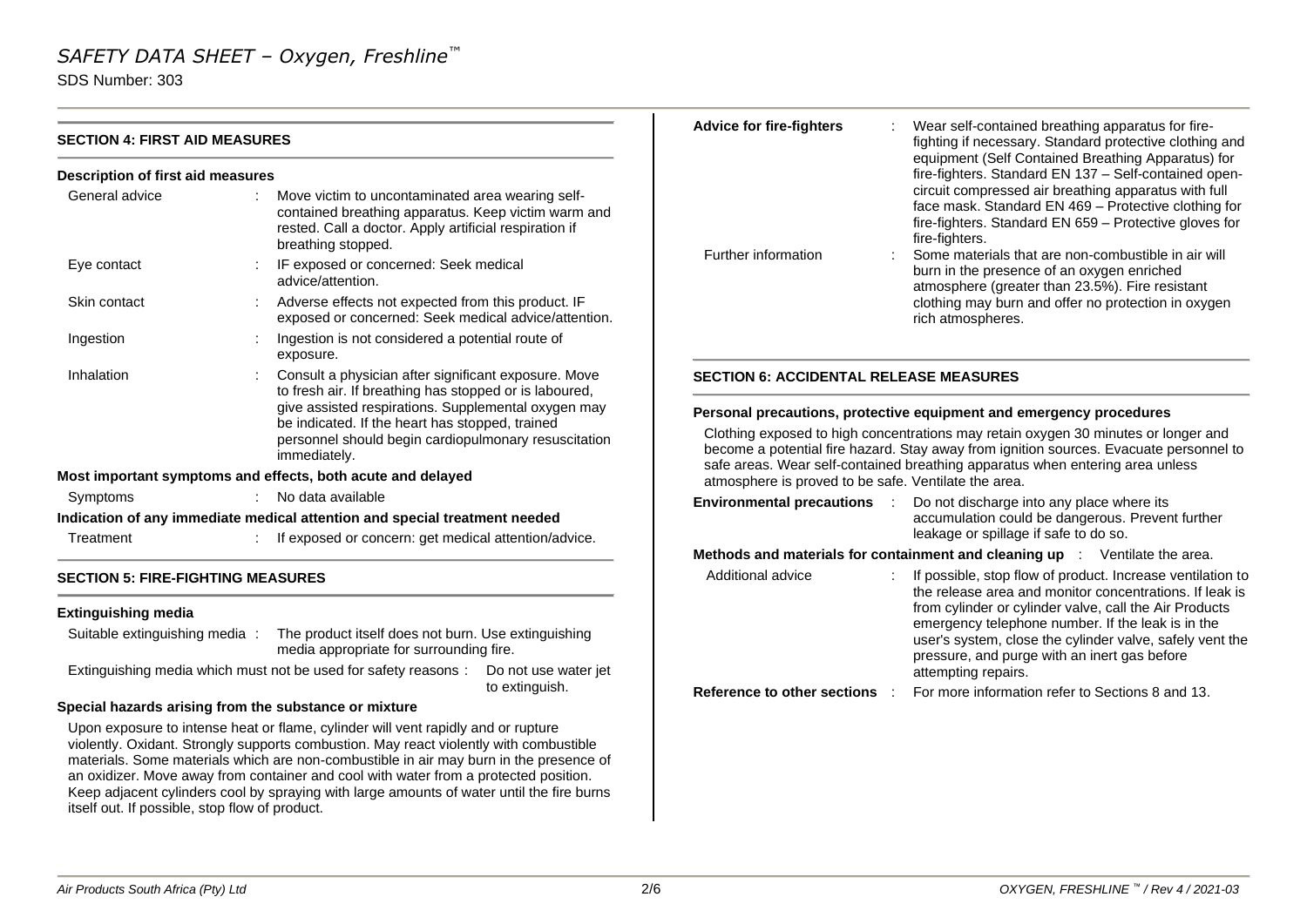## **SECTION 7: HANDLING AND STORAGE**

### **Precautions for safe handling**

Cylinders should be stored up right with valve protection guard in place and firmly secured to prevent falling or being knocked over. Use equipment rated for cylinder pressure. All gauges, valves, regulators, piping and equipment to be used in oxygen service must be cleaned for oxygen service. Oxygen is not to be used as a substitute for compressed air. Never use an oxygen jet for cleaning purposes of any sort, especially clothing, as it increases the likelihood of an engulfing fire. Only experienced and properly instructed persons should handle compressed gases/cryogenic liquids. Protect cylinders from physical damage; do not drag, roll, slide or drop. Do not allow storage area temperature to exceed 50°C. Before using the product, determine its identity by reading the label. Know and understand the properties and hazards of the product before use. When doubt exists as to the correct handling procedure for a particular gas, contact the supplier. Do not remove or deface labels provided by the supplier for the identification of the cylinder contents. When moving cylinders, even for short distances, use a cart (trolley, hand truck, etc.) designed to transport cylinders. Do not remove valve guards. Before connecting the container, check the complete gas system for suitability, particularly for pressure rating and materials. Before connecting the container for use, ensure that back feed from the system into the container is prevented. Ensure the complete gas system is compatible for pressure rating and materials of construction. Ensure the complete gas system has been checked for leaks before use. Employ suitable pressure regulating devices on all containers when the gas is being emitted to systems with lower pressure rating than that of the container. Never insert an object (e.g., spanner/wrench, screwdriver, pry bar, etc.) into the valve openings. Doing so may damage valve, causing a leak to occur.

If user experiences any difficulty operating cylinder valve discontinue use and contact supplier. Close container valve after each use and when empty, even if still connected to equipment. Never attempt to repair or modify container valves or safety relief devices. Damaged valves should be reported immediately to the supplier. Do not use containers as rollers or supports or for any other purpose than to contain the gas as supplied. Never strike an arc on a compressed gas cylinder or make a cylinder a part of an electrical circuit. Do not smoke while handling product or cylinders. Never recompress a gas or a gas mixture without first consulting the supplier. Never attempt to transfer gases from one cylinder/container to another. Always use backflow protective device in piping. Never permit oil, grease, or other readily combustible substances to come into contact with valves or containers containing oxygen or other oxidants. Do not use rapidly opening valves (e.g. ball valves). Open valve slowly to avoid pressure shock. Never pressurize the entire system at once. Use only with equipment cleaned for oxygen service and rated for cylinder pressure. Never use direct flame or electrical heating devices to raise the pressure of a container. Containers should not be subjected to temperatures above 50°C. Prolonged periods of cold temperature below -30°C should be avoided.

#### **Conditions for safe storage, including any incompatibilities**

Containers should be stored in a purpose built compound which should be well ventilated, preferably in the open air. Full containers should be stored so that oldest stock is used first. Stored containers should be periodically checked for general condition and leakage.

Observe all regulations and local requirements regarding storage of containers. Protect containers stored in the open against rusting and extremes of weather. Containers should not be stored in conditions likely to encourage corrosion. Containers should be stored in the vertical position and properly secured to prevent toppling. The container valves should be tightly closed and where appropriate valve outlets should be capped or plugged. Container valve guards or caps should be in place. Keep containers tightly closed in a cool, well-ventilated place. Store containers in location free from fire risk and away from sources of heat and ignition. Full and empty cylinders should be segregated. Do not allow storage temperature to exceed 50°C. Display "No Smoking or Open Flames" signs in the storage areas. Return empty containers in a timely manner.

#### **Technical measures/Precautions**

Containers should be segregated in the storage area according to the various categories (e.g. flammable, toxic, etc.) and in accordance with local regulations.

## **SECTION 8: EXPOSURE CONTROLS AND PERSONAL PROTECTION**

#### **Exposure controls**

#### **Engineering measures**

Ensure adequate ventilation.

#### **Personal protective equipment**

| Respiratory protection    | breathing apparatus must be trained.                                                                                                                                                                                                                                      | Not required under normal use. Self-contained breathing<br>apparatus (SCBA) or positive pressure airline with mask<br>are to be used in oxygen-deficient atmosphere. Users of |  |
|---------------------------|---------------------------------------------------------------------------------------------------------------------------------------------------------------------------------------------------------------------------------------------------------------------------|-------------------------------------------------------------------------------------------------------------------------------------------------------------------------------|--|
| Hand protection           | : Wear sturdy work gloves when handling cylinders. Gloves<br>must be clean and free of oil and grease. Standard EN 388<br>- Protective gloves against mechanical risk. The<br>breakthrough time of the selected glove(s) must be greater<br>than the intended use period. |                                                                                                                                                                               |  |
| Eye/face protection       |                                                                                                                                                                                                                                                                           | Safety glasses recommended when handling cylinders.<br>Standard EN 166 - Personal eye-protection.                                                                             |  |
| Skin and body protection: | Safety shoes are recommended when handling cylinders.<br>Standard EN ISO 20345 - Personal protective equipment,<br>Safety footwear.                                                                                                                                       |                                                                                                                                                                               |  |
|                           |                                                                                                                                                                                                                                                                           | Special instructions for protection and hygiene: Ensure adequate ventilation, especially<br>in confined areas. Gloves must be clean<br>and free of oil and grease.            |  |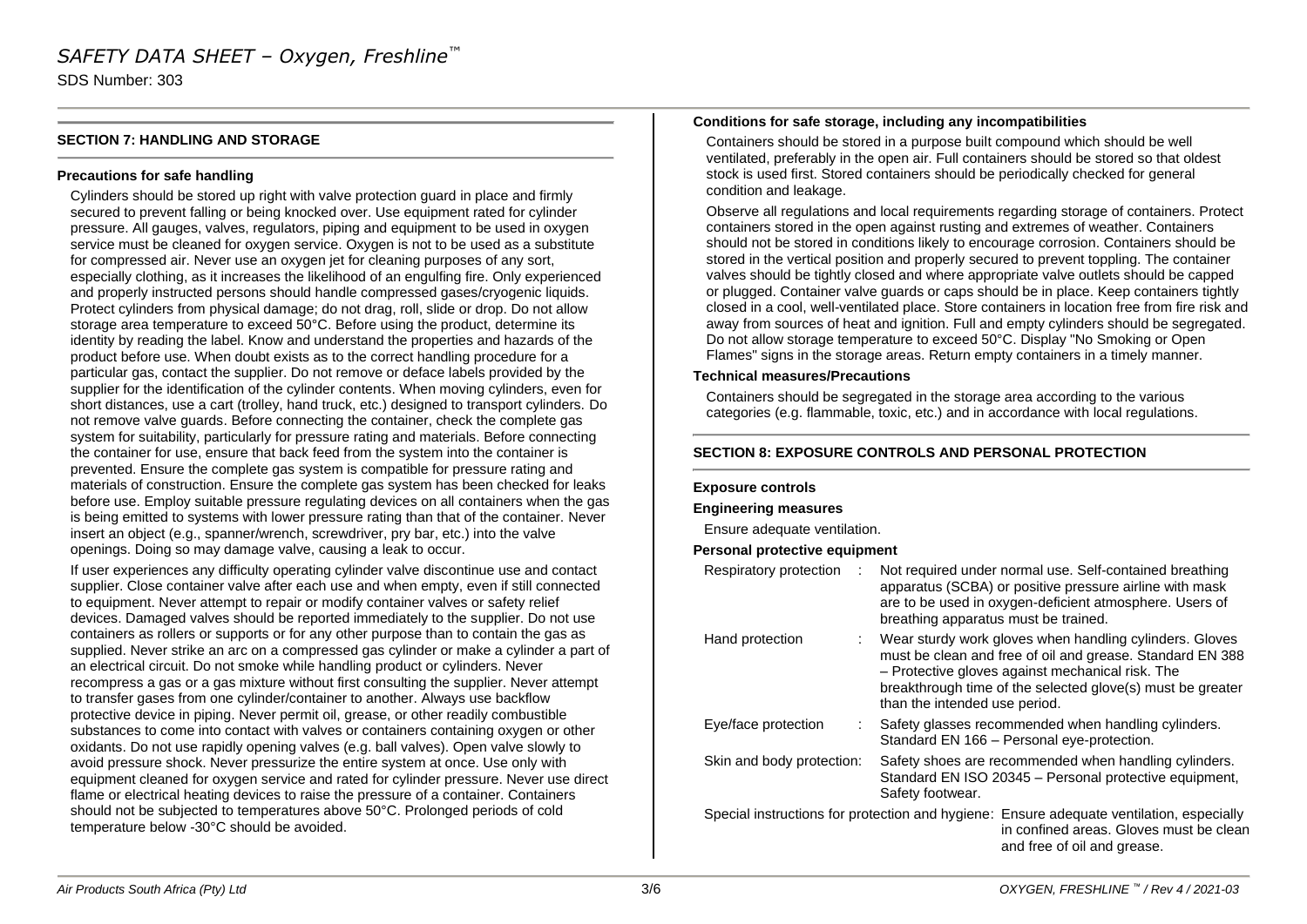## *SAFETY DATA SHEET – Oxygen, Freshline™*

SDS Number: 303

#### **SECTION 9: PHYSICAL AND CHEMICAL PROPERTIES Information on basic physical and chemical properties** Form : Compressed gas. Colour : Colourless gas Odour : No odour warning properties. Molecular Weight : 32 g/mol Relative vapour density  $\therefore$  1.1 (air = 1) Heavier than air Relative density  $\therefore$  1.1 (water = 1) Vapour pressure : Not applicable. Density : 0.0013 g/cm<sup>3</sup> at 21 °C Note: (as vapour) Specific Volume 0.7540  $m^3$ /kg at 21 °C Boiling point/range : -183 °C Critical temperature : -118 °C Melting point/range : -219 °C Auto-ignition temperature : Non flammable Water solubility : 0.039 g/l Partition coefficient n-octanol/ water [log kow] : Not applicable pH : Not applicable Viscosity : No reliable data available. Particle characteristics : Not applicable Upper and lower explosion/flammability limits : Non flammable Flash point : Not applicable Decomposition temperature : Not applicable **Other information** Explosive properties : Not applicable Oxidizing properties  $\therefore$  Ci = 1 Odour threshold : Odour threshold is subjective and inadequate to warn of overexposure Evaporation rate : Not applicable Flammability (solid/gas) : Refer to product classification in section 2 **SECTION 10: STABILITY AND REACTIVITY Reactivity** : No reactivity hazard other than the effects described in sub-sections below. **Chemical Stability** : Stable under normal conditions. **Possibility of hazardous reactions** : Violently oxidises organic material. **Conditions to avoid** : None under recommended storage and handling conditions (see section 7) **Incompatible Materials** : Flammable materials. Organic materials. Avoid oil, grease and all other combustible materials. **Hazardous decomposition products** : No data available **SECTION 11: TOXICOLOGICAL INFORMATION Information on toxicological effects Likely routes of exposure** Effects on Eye : In case of direct contact with eyes, seek medical advice Effects on Skin : Adverse effects not expected from this product Inhalation Effects : Breathing 75% or more oxygen at atmospheric pressure for more than a few hours may cause nasal stuffiness, cough, sore throat, chest pain and breathing difficulty. Breathing pure oxygen under pressure may cause lung damage and also central nervous system effects. Ingestion Effects : Ingestion is not considered a potential route of exposure. Symptoms : No data available Agaravated Medical : If oxygen is administered to persons with chronic obstructive pulmonary disease, raising the oxygen concentration in the blood depresses their breathing and raises their retained carbon dioxide to a dangerous level. **Acute toxicity** Acute oral toxicity : No data available on the product itself Acute inhalation toxicity : No data available on the product itself Acute dermal toxicity : No data available on the product itself Skin corrosion/irritation : No data available Serious eye damage/eye irritation : No data available Sensitization : No data available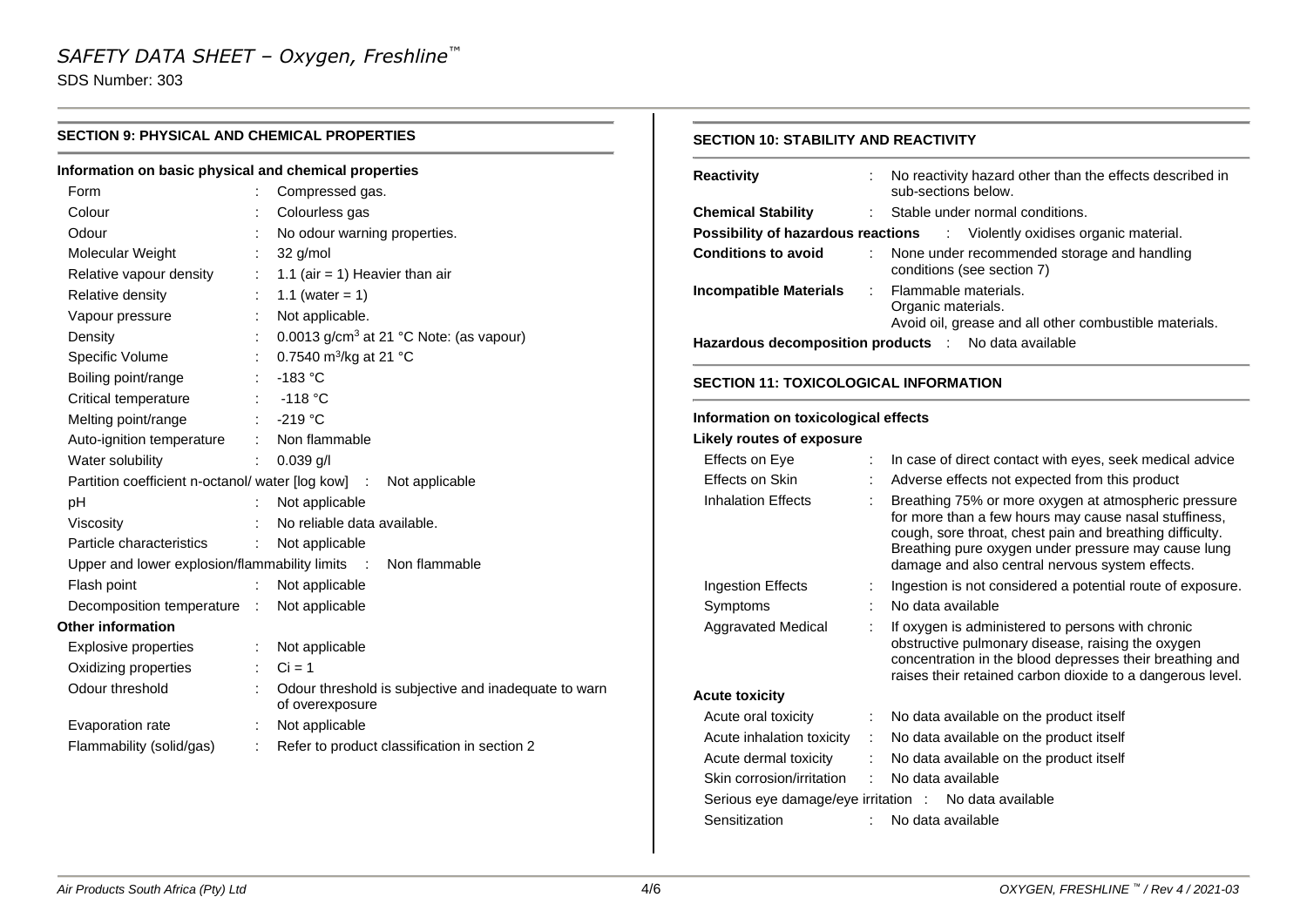SDS Number: 303

| Chronic toxicity or effects from long term exposure |                                                                                      |                                                                                                                                                                             |                                                                                          |  |  |
|-----------------------------------------------------|--------------------------------------------------------------------------------------|-----------------------------------------------------------------------------------------------------------------------------------------------------------------------------|------------------------------------------------------------------------------------------|--|--|
| Carcinogenicity                                     | No data available                                                                    | <b>SECTION 14: TRANSPORT INFORMATION</b>                                                                                                                                    |                                                                                          |  |  |
| Reproductive toxicity                               | : No data available                                                                  |                                                                                                                                                                             |                                                                                          |  |  |
| Germ cell mutagenicity                              | : No data available on the product itself                                            | <b>ADR</b>                                                                                                                                                                  |                                                                                          |  |  |
|                                                     | Specific target organ systemic toxicity (single exposure) : No data available        | UN/ID No.                                                                                                                                                                   | <b>UN1072</b>                                                                            |  |  |
|                                                     | Specific target organ systemic toxicity (repeated exposure)                          | Proper shipping name                                                                                                                                                        | OXYGEN, COMPRESSED                                                                       |  |  |
|                                                     | Premature infants exposed to high oxygen concentrations may suffer delayed retinal   | Class or Division<br><b>Tunnel Code</b>                                                                                                                                     | $\overline{2}$                                                                           |  |  |
|                                                     | damage that can progress to retinal detachment and blindness. Retinal damage may     | Label(s)                                                                                                                                                                    | (E)<br>2.2(5.1)                                                                          |  |  |
|                                                     | also occur in adults exposed to 100% oxygen for extended periods (24 to 48 hr). At   | ADR/RID Hazard ID no.                                                                                                                                                       | 25                                                                                       |  |  |
|                                                     | two or more atmospheres central nervous system (CNS) toxicity occurs. Symptoms       | <b>Marine Pollutant</b>                                                                                                                                                     | <b>No</b>                                                                                |  |  |
|                                                     | include nausea, vomiting, dizziness or vertigo, muscle twitching, vision changes and | <b>IATA</b>                                                                                                                                                                 |                                                                                          |  |  |
|                                                     | loss of consciousness and generalized seizures. At three atmospheres, CNS toxicity   | UN/ID No.                                                                                                                                                                   | <b>UN1072</b>                                                                            |  |  |
|                                                     | occurs in less than two hours and at six atmospheres in only a few minutes.          | Proper shipping name                                                                                                                                                        | Oxygen, compressed                                                                       |  |  |
| Aspiration hazard                                   | : No data available                                                                  | Class or Division                                                                                                                                                           | 2.2                                                                                      |  |  |
|                                                     |                                                                                      | Label(s)                                                                                                                                                                    | 2.2(5.1)                                                                                 |  |  |
| <b>SECTION 12: ECOLOGICAL INFORMATION</b>           |                                                                                      | <b>Marine Pollutant</b>                                                                                                                                                     | No                                                                                       |  |  |
|                                                     |                                                                                      | <b>IMDG</b>                                                                                                                                                                 |                                                                                          |  |  |
| <b>Toxicity</b>                                     |                                                                                      | UN/ID No.                                                                                                                                                                   | <b>UN1072</b>                                                                            |  |  |
| Aquatic toxicity                                    | No data is available on the product itself.                                          | Proper shipping name                                                                                                                                                        | OXYGEN, COMPRESSED                                                                       |  |  |
| Toxicity to other organisms                         | No data is available on the product itself.<br>$\sim 100$                            | <b>Class</b>                                                                                                                                                                | 2.2                                                                                      |  |  |
| Persistence and degradability                       |                                                                                      | Label(s)                                                                                                                                                                    | 2.2(5.1)                                                                                 |  |  |
| No data available.                                  |                                                                                      | <b>Marine Pollutant</b>                                                                                                                                                     | No                                                                                       |  |  |
| <b>Bioaccumulative potential</b>                    | Refer to section 9 "partition Coefficient (n-                                        | Segregation Group                                                                                                                                                           | None                                                                                     |  |  |
|                                                     | octanol/water)"                                                                      | <b>RID</b>                                                                                                                                                                  |                                                                                          |  |  |
| <b>Mobility in soil</b>                             | Because of its high volatility, product is unlikely to                               | UN/ID No.                                                                                                                                                                   | <b>UN1072</b>                                                                            |  |  |
|                                                     | cause ground pollution.                                                              | Proper shipping name                                                                                                                                                        | OXYGEN, COMPRESSED                                                                       |  |  |
| Other adverse effects                               |                                                                                      | Class                                                                                                                                                                       | 2                                                                                        |  |  |
| No ecological damage caused by this product.        |                                                                                      | Label(s)                                                                                                                                                                    | 2.2(5.1)                                                                                 |  |  |
| Effect on the ozone layer                           | : No known effects from this product.                                                | <b>Marine Pollutant</b>                                                                                                                                                     | No                                                                                       |  |  |
| Ozone Depleting Potential                           | $\mathcal{L}$<br>None                                                                | <b>Further Information</b>                                                                                                                                                  |                                                                                          |  |  |
|                                                     |                                                                                      | Avoid transport on vehicles where the load space is not separated from the driver's<br>compartment. Ensure vehicle driver is aware of the potential hazards of the load and |                                                                                          |  |  |
| <b>Effect on global warming</b>                     | No known effects from this product.                                                  |                                                                                                                                                                             |                                                                                          |  |  |
| <b>Global Warming Potential</b>                     | None<br>$\mathbb{R}^{\mathbb{Z}}$                                                    | applicable regulations.                                                                                                                                                     | knows what to do in the event of an accident or an emergency. Ensure compliance with     |  |  |
| <b>SECTION 13: DISPOSAL CONSIDERATIONS</b>          |                                                                                      |                                                                                                                                                                             | Before transporting product containers ensure that they are firmly secured, and cylinder |  |  |

### Before transporting product containers ensure that they are firmly secured, and cylinder valve is closed and not leaking, valve outlet cap nut or plug (where provided) is correctly fitted and valve protection device (where provided) is correctly fitted.

The transportation information is not intended to convey all specific regulatory data relating to this material. For complete transportation information, contact an Air Products customer service representative.

**Waste treatment methods** : Return unused product in original cylinder to supplier.

Contaminated packaging : Return cylinder to supplier.

Contact supplier if guidance is required.